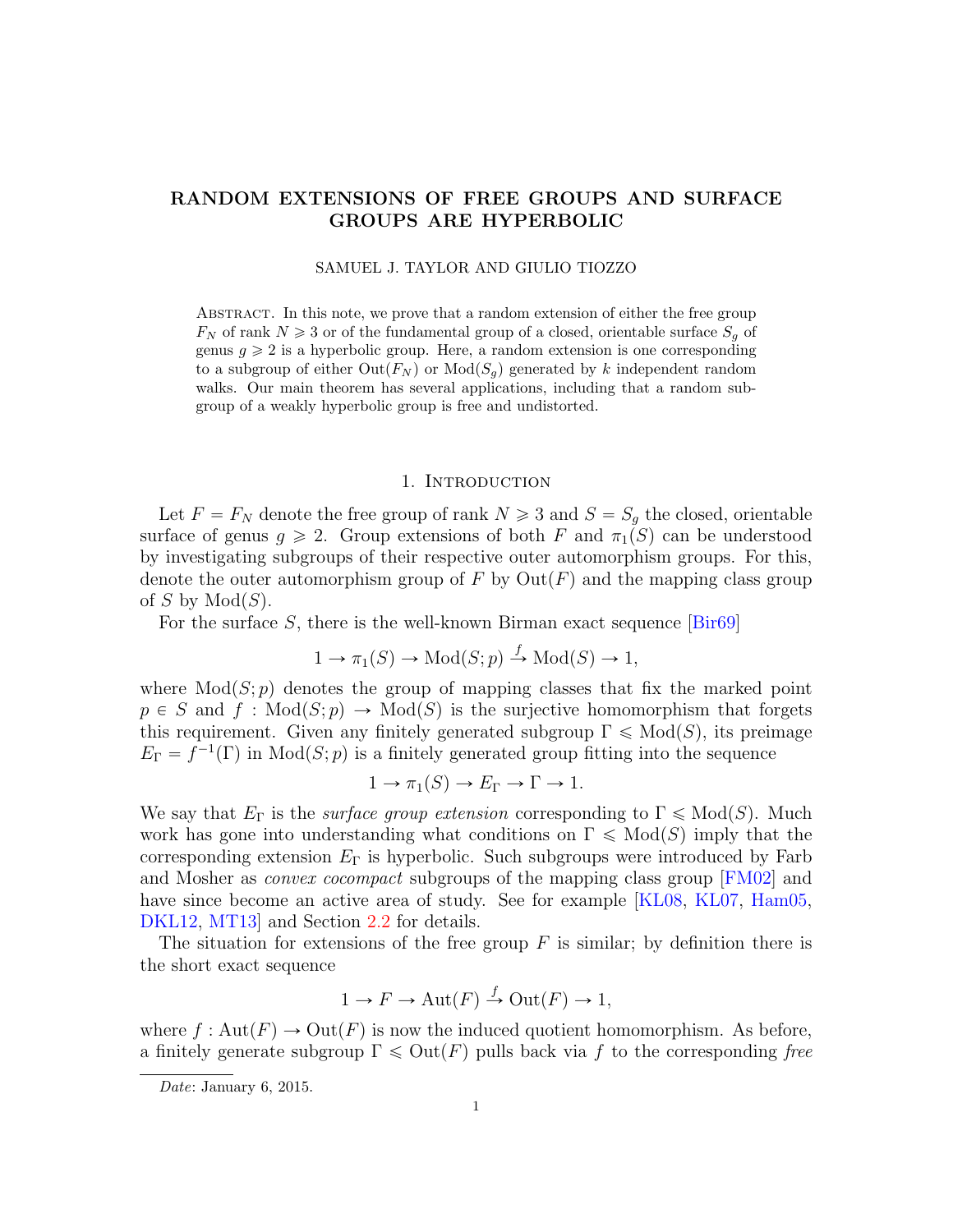group extension  $E_{\Gamma} = f^{-1}(\Gamma)$ . Conditions on  $\Gamma \leq \text{Out}(F)$  which imply that the extension group  $E_{\Gamma}$  is hyperbolic were recently given by Dowdall and the first author in [\[DT14a\]](#page-11-7). See Section [2.3](#page-6-0) for details.

In this note, we consider the following question:

<span id="page-1-0"></span>**Question 1.1.** Given a random subgroup  $\Gamma$  of either  $Mod(S)$  or  $Out(F)$ , how likely is it that the corresponding extension group  $E_{\Gamma}$  is hyperbolic?

By employing techniques developed by Maher and the second author in [\[MT14\]](#page-12-0), we answer Question [1.1](#page-1-0) by considering subgroups generated by random walks on either  $Mod(S)$  or  $Out(F)$ . The point is that the references above characterize hyperbolicity of the extension group  $E_{\Gamma}$  (for both F and  $\pi_1(S)$ ) solely in terms of the action of Γ on a certain hyperbolic graph. This is precisely the situation considered in [\[MT14\]](#page-12-0). For this reason, we can treat both the cases of free group extensions and surface group extensions at once.

1.1. Results. To state our main theorem, we briefly introduce our model of random subgroups. Additional background on random walks is given in Section [2.1.](#page-3-0)

First, let X be a separable hyperbolic metric space and  $G$  a countable group acting on X by isometries. The action  $G \sim X$  is said to be *nonelementary* if there are  $g, h \in G$  which are loxodromic for the action and whose quasiaxis determine 4 distinct endpoints on  $\partial X$ . A probability measure  $\mu$  on G is nonelementary if the semigroup generated by its support is a subgroup of  $G$  whose action on  $X$  is nonelementary.

Now let  $\mu$  be a nonelementary probability measure on G with respect to the action  $G \sim X$  and consider k independent random walks  $(w_n^1)_{n \in \mathbb{N}}, \ldots, (w_n^k)_{n \in \mathbb{N}}$  whose increments are distributed according to  $\mu$ . For each  $n \in \mathbb{N}$ , we can consider the subgroup generated by the  $n^{th}$  steps of our random walks,

$$
\Gamma(n) = \langle w_n^1, \dots, w_n^k \rangle \leq G,
$$

which we endow with the word metric coming from a given generating set.

<span id="page-1-1"></span>**Theorem 1.2.** Let G be a countable group with a nonelementary action by isometries on a separable hyperbolic space X. Let  $\mu$  be a nonelementary probability measure on G and fix  $x_0 \in X$ . Then, the probability that the orbit map

$$
\Gamma(n) = \langle w_n^1, \dots, w_n^k \rangle \to X
$$

$$
g \mapsto g \cdot x_0
$$

is a quasi-isometric embedding goes to 1 as  $n \to \infty$ .

Combining Theorem [1.2](#page-1-1) with work of Farb–Mosher [\[FM02\]](#page-11-1), Kent–Leininger [\[KL08\]](#page-11-2), and Hamenstädt  $\text{[Ham05]}$  (see Section [2.2\)](#page-5-0) answers Question [1.1](#page-1-0) for surface group extensions:

<span id="page-1-2"></span>**Theorem 1.3** (Random surface group extensions). Let  $\mu$  be a nonelementary probability measure on  $\text{Mod}(S)$  and let  $\Gamma(n) = \langle w_n^1, \ldots, w_n^k \rangle$  denote the subgroup generated by the  $n<sup>th</sup>$  steps of k independent random walks. Then the probability that the surface group extension  $E_{\Gamma(n)}$  is hyperbolic goes to 1 as  $n \to \infty$ .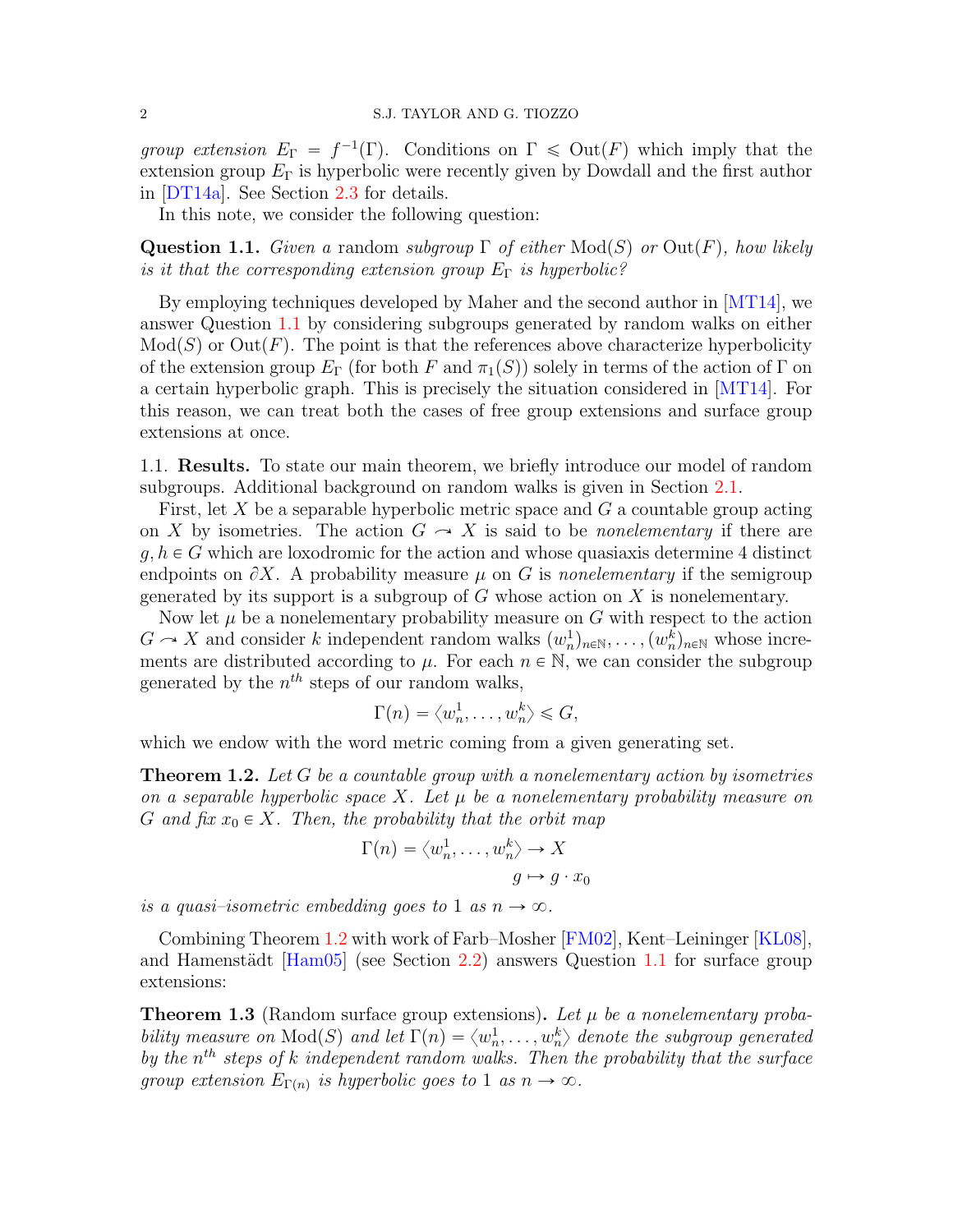Proof. As discussed in Section [2.2,](#page-5-0) the mapping class group has a nonelementary action by isometries on the curve graph  $\mathcal{C}(S)$ . Theorem [1.2](#page-1-1) then implies that the probability that the orbit map  $\Gamma(n) \to \mathcal{C}(S)$  is a quasi–isometric embedding goes to 1 as  $n \to \infty$ . Since the extension  $E_{\Gamma(n)}$  is hyperbolic whenever  $\Gamma(n) \to \mathcal{C}(S)$  is a quasi–isometric embedding (Theorem  $(2.3)$  $(2.3)$ , the theorem follows.

For extensions of free groups, we answer Question [1.1](#page-1-0) by combining Theorem [1.2](#page-1-1) with work of Dowdall and the first author  $DT14a$  (see Section [2.3\)](#page-6-0):

<span id="page-2-0"></span>**Theorem 1.4** (Random free group extensions). Let  $\mu$  be a nonelementary probability measure on  $\text{Out}(F)$  and let  $\Gamma(n) = \langle w_n^1, \ldots, w_n^k \rangle$ . Then the probability that the free group extension  $E_{\Gamma(n)}$  is hyperbolic goes to 1 as  $n \to \infty$ .

*Proof.* As in Section [2.3,](#page-6-0)  $Out(F)$  has a nonelementary action by isometries on the hyperbolic graph  $\mathcal I$ . The remainder of the proof follows exactly as in Theorem [1.3](#page-1-2) after replacing  $\mathcal{C}(S)$  with I and using Theorem [2.5](#page-6-1) in place of Theorem [2.3.](#page-5-1)

**Remark 1.5.** When  $k = 1$ , Theorem [1.3](#page-1-2) is equivalent to the statement that the probability that  $w_n$  is pseudo-Anosov goes to 1 as  $n \to \infty$ . Versions of this result were proven by Rivin in [\[Riv08\]](#page-12-1) and Maher in [\[Mah11\]](#page-11-8). Likewise, Theorem [1.4](#page-2-0) was also previously known in the special case where  $k = 1$ , though by different methods. Indeed, Ilya Kapovich and Igor Rivin showed that for a random walk  $(w_n)$  on  $Out(F)$ (with additional restrictions on the measure  $\mu$ ), the probability that  $w_n$  is atoroidal and fully irreducible goes to 1 as  $n \to \infty$  [\[Riv10\]](#page-12-2). (See Section [2.3](#page-6-0) for definitions.)

1.2. Further applications. Thanks to the generality of Theorem [1.2,](#page-1-1) which is made possible by the general framework of  $[MT14]$ , we can provide several other applications of interest. Following  $[MT14]$ , we say that G is *weakly hyperbolic* if G admits a nonelementary action on a separable hyperbolic space  $X$ . We say that a random subgroup of G has property P if

$$
\mathbb{P}[\Gamma(n) \text{ has } P] \to 1
$$

as  $n \to \infty$ . For any nonelementary measure  $\mu$ , the proof of Theorem [1.2](#page-1-1) additionally yields the following corollary.

<span id="page-2-1"></span>Corollary 1.6. A random subgroup of a weakly hyperbolic group is free and undistorted.

We note that when G itself is a hyperbolic group, Gilman, Miasnikov, and Osin have shown that a random k-generated subgroup of G is free and undistorted  $[GMO10]$ . The novelty of Corollary [1.6](#page-2-1) is that it applies to a much larger class of groups; e.g. mapping class groups, outer automorphism groups of free groups, right-angled Artin groups, acylindrically hyperbolic groups, and others. Our model of random subgroups appears in several other places in the literature: starting from Guivarc'h's random walk proof of the Tits alternative [\[Gui90\]](#page-11-10), it is explicitly formulated by Rivin [\[Riv10\]](#page-12-2), and Aoun [\[Aou11\]](#page-11-11), who proves that a random subgroup of a non-virtually solvable linear group is free and undistorted. Moreover, Myasnikov and Ushakov [\[MU08\]](#page-12-3) prove that random subgroups of pure braid groups are free, and provide applications of such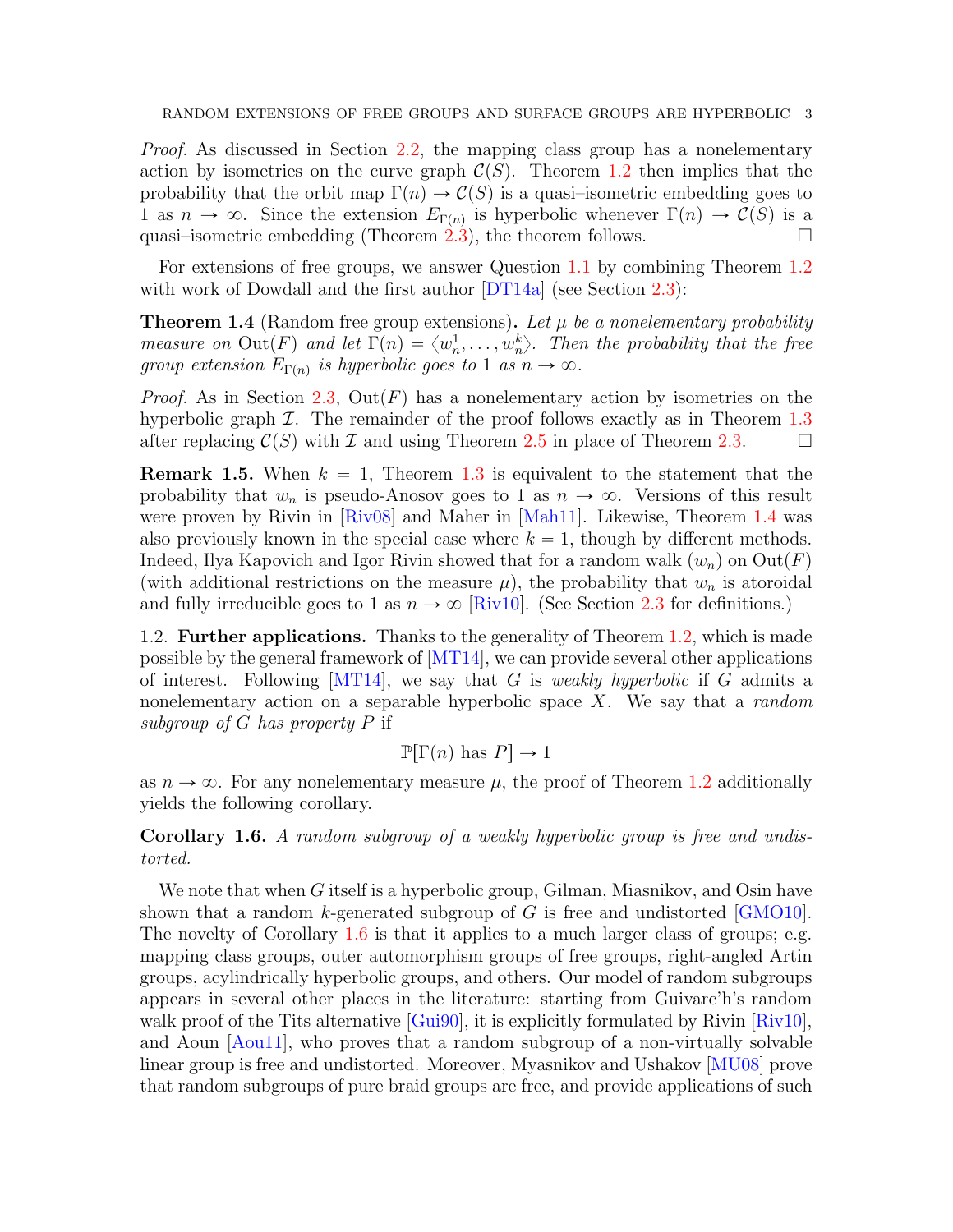results to cryptography.

As in the situation of the actions  $Mod(S) \rightarrow C(S)$  and  $Out(F) \rightarrow \mathcal{I}$  (discussed in Sections [2.2](#page-5-0) and [2.3\)](#page-6-0), one is often particularly interested in those elements that act as loxodromic isometries (i.e. have positive translation length). It is immediate from Theorem [1.2](#page-1-1) that, under the hypotheses of the theorem, every element of a random subgroup of  $G$  is loxodromic.

In the special case of a right-angled Artin group  $A(\Gamma)$ , Kim and Koberda have introduced the extension graph  $\Gamma^e$ , a hyperbolic graph which admits a nonelementary action  $A(\Gamma) \sim \Gamma^e$  [\[KK13\]](#page-11-12). The loxodromic isometries of  $A(\Gamma)$  with respect to this action are precisely those  $q \in A(\Gamma)$  with cyclic centralizers. In [\[KMT14\]](#page-11-13), the authors study the properties of *purely loxodromic* subgroups of  $A(\Gamma)$ , i.e. the subgroups for which all nontrivial elements are loxodromic, and show their resemblance to convex cocompact subgroups of mapping class groups. From Theorem [1.2,](#page-1-1) we have the following:

Corollary 1.7. Let  $\Gamma$  be a finite simplicial graph that does not decompose as a nontrivial join. Then a random subgroup of  $A(\Gamma)$  is purely loxodromic.

Acknowledgments. We would like to thank Joseph Maher for several useful conversations. The first named author is partially supported by NSF DMS-1204592.

## 2. Background

<span id="page-3-0"></span>2.1. **Random walks.** Let  $\mu$  be a probability measure on a countable group G. In order to define a random walk on G, let us consider a probability space  $(\Omega, \mathbb{P})$ , and for each  $n \in \mathbb{N}$ , let  $g_n : \Omega \to G$  be a G-valued random variable such that the  $g_n$ 's are independent and identically distributed with distribution  $\mu$ . We define the  $n^{th}$  step of the random walk to be the variable  $w_n : \Omega \to G$ 

$$
w_n := g_1 g_2 \dots g_n.
$$

The sequence  $(w_n)_{n\in\mathbb{N}}$  is called a *sample path* of the random walk. We denote as  $\mu_n$ the distribution of  $w_n$ , which equals the n-fold convolution of  $\mu$  with itself. That is,

$$
\mu_n(x) = \mathbb{P}[w_n = x] = \sum_{x=g_1...g_n} \mu(g_1) \cdot \ldots \cdot \mu(g_n),
$$

which describes the probability that the  $n^{th}$  step of the random walk lands at  $x \in G$ .

Moreover, the *reflected measure*  $\mu$  is defined as  $\mu(g) := \mu(g^{-1})$ . We note that for the random walk  $(w_n)$ , the distribution of  $w_n^{-1}$ , the inverse of the  $n^{th}$  step of the random walk, is given by  $(\check{\mu})_n = (\mu_n)$ .

Just as a random walk allows one to speak of a "random" element of  $G$ , we can use k independent random walks to model a  $(k$ -generator) random subgroup of G. In details, fix a probability measure  $\mu$  on G and let  $(w_n^1)_{n \in \mathbb{N}}, \ldots, (w_n^k)_{n \in \mathbb{N}}$  be k independent random walks each of whose increments are distributed according to  $\mu$ . For each  $n \in \mathbb{N}$ , we can consider the subgroup generated by the  $n^{th}$  steps of our sample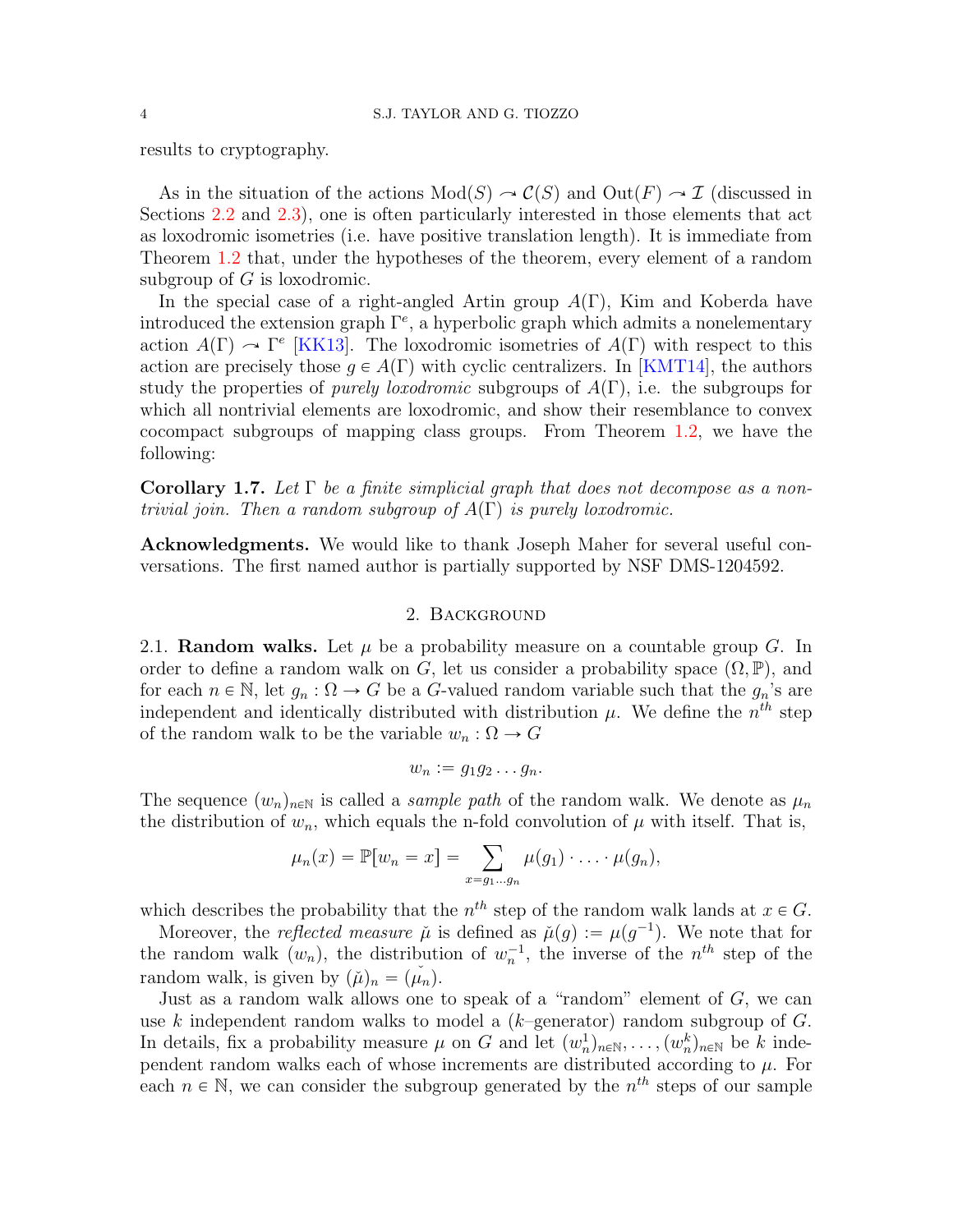paths,

$$
\Gamma(n) = \langle w_n^1, \dots, w_n^k \rangle \leqslant G.
$$

For example, if G is finitely generated and  $\mu$  is supported on a finite, symmetric generating set S for G, then  $\Gamma(n)$  is the subgroup generated by selecting k (unreduced) words of length  $n$  in the basis  $S$  uniformly at random.

We remark that this model for a random subgroup of G appears several places in the literature, see for example [\[Gui90\]](#page-11-10), [\[MU08\]](#page-12-3), [\[GMO10\]](#page-11-9), [\[Riv10\]](#page-12-2), and [\[Aou11\]](#page-11-11).

Now suppose that X is a separable hyperbolic space and that  $G$  acts on X by isometries. The action  $G \to X$  is nonelementary if there are  $q, h \in G$  which act loxodromically on X and whose fixed point sets on the Gromov boundary of X are disjoint. Recall that an isometry  $g$  of  $X$  is *loxodromic* if it has positive translation length on X, i.e.  $\liminf_{n\to\infty} d(x_0, gx_0)/n > 0$  for some  $x_0 \in X$ . A probability measure  $\mu$  on G is said to be *nonelementary* with respect to the action  $G \sim X$  if the semigroup generated by the support of  $\mu$  is a subgroup of G whose action on X is nonelementary. In this note, we are interested in the behavior of the image of a random walk  $(w_n)$ under an orbit map  $G \to X$ . Hence, we fix once and for all a basepoint  $x_0 \in X$  and consider the orbit map  $G \to X$  given by  $q \mapsto qx_0$ .

Central to Maher and Tiozzo's study of random walks on  $G$  is the notion of shadows, which we now summarize. Given  $x_0, x \in X$  and  $R \geq 0$ , the shadow  $S_{x_0}(x, R) \subset X$  is by definition the set

$$
S_{x_0}(x, R) = \{ y \in X : (x \cdot y)_{x_0} \ge d_X(x_0, x) - R \}.
$$

When  $R < 0$ , we declare that  $S_{x_0}(x, R) = \emptyset$ . The *distance parameter* of the shadow  $S_{x_0}(x, R)$  is the quantity  $d(x_0, x) - R$ , which is coarsely equal to the distance from  $x_0$ to the shadow. It follows easily from hyperbolicity of  $X$  that there is a constant  $C$ , depending only on the hyperbolicity constant of  $X$ , such that

<span id="page-4-1"></span>(1) 
$$
(X \setminus S_{x_0}(x, R)) \subset S_x(x_0, d(x_0, x) - R + C).
$$

See [\[MT14\]](#page-12-0) for details.

We will need two additional results from [\[MT14\]](#page-12-0). The first roughly states that the measure of a shadow decays to zero as the distance parameter goes to infinity. For the precise statement, set

$$
Sh(x_0,r) = \{S_{x_0}(gx_0,R) : g \in G \text{ and } d(x_0,gx_0) - R \geq r\}.
$$

This is the set of shadows based at  $x_0$  and centered at points in the orbit of  $x_0$  with distance parameter at least r. The following is Corollary 5.3 of [\[MT14\]](#page-12-0).

<span id="page-4-0"></span>**Lemma 2.1** (Maher–Tiozzo). Let G be a countable group which acts by isometries on a separable hyperbolic space X, and let  $\mu$  be a nonelementary probability distribution on G. Then there is a function  $f(r)$ , with  $f(r) \to 0$  as  $r \to \infty$  such that for all n " \*

$$
\sup_{S \in Sh(x_0,r)} \left\{ \begin{array}{c} \mu_n(S) \\ \check{\mu}_n(S) \end{array} \right\} \leqslant f(r).
$$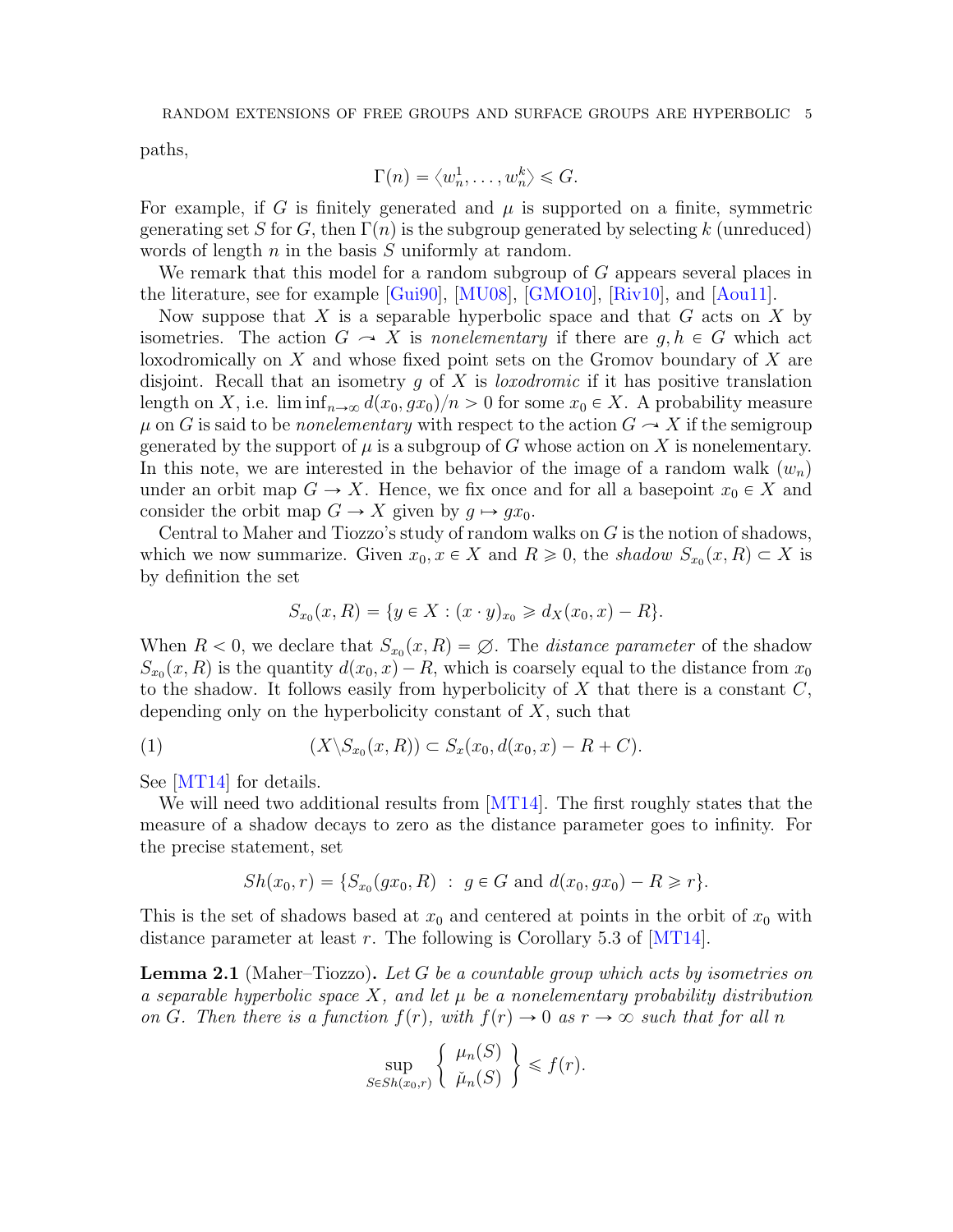#### 6 S.J. TAYLOR AND G. TIOZZO

Finally, we will need the fact that a random walk on G whose increments are distributed according to a nonelementary measure has positive drift in  $X$ . This is Theorem 1.2 of [\[MT14\]](#page-12-0).

<span id="page-5-2"></span>**Theorem 2.2** (Maher–Tiozzo). Let G be a countable group which acts by isometries on a separable hyperbolic space X, and let  $\mu$  be a nonelementary probability distribution on G. Fix  $x_0 \in X$ . Then, there is a constant  $L > 0$  such that for almost every sample path

$$
\liminf_{n \to \infty} \frac{d(x_0, w_n x_0)}{n} = L > 0.
$$

The constant  $L > 0$  in Theorem [2.2](#page-5-2) is called the *drift* of the random walk  $(w_n)$ .

<span id="page-5-0"></span>2.2. **Hyperbolic extensions of surface groups.** Here, we briefly recall some background on convex cocompact subgroups of mapping class groups. See [\[FM02,](#page-11-1) [KL08\]](#page-11-2) for details.

Fix  $S = S_q$ , a closed, orientable surface of genus  $g \ge 2$ . Associated to S are its mapping class group  $Mod(S)$ , its Teichmüller space  $\mathcal{T}(S)$  (considered with the Teichmüller metric), and its curve graph  $\mathcal{C}(S)$ . We refer the reader to [\[FM12\]](#page-11-14) for definitions and background on these standard objects in surface topology. We recall that there are natural actions  $Mod(S) \sim \mathcal{T}(S)$  and  $Mod(S) \sim \mathcal{C}(S)$ ; the former given by remarking and the latter given by the action of mapping classes on isotopy classes of simple closed curves (see remarks following Theorem [2.3](#page-5-1) for details). While the action  $Mod(S) \rightarrow \mathcal{T}(S)$  is properly discontinuous,  $\mathcal{T}(S)$  is not negatively curved [\[Mas75,](#page-11-15) MW94. On the other hand,  $\mathcal{C}(S)$  is a locally infinite graph and the action Mod $(S) \rightarrow$  $\mathcal{C}(S)$  has large vertex stabilizers, but  $\mathcal{C}(S)$  is hyperbolic by the foundational work of Masur and Minsky [\[MM99\]](#page-11-16). Much can be learned about the coarse geometry of  $Mod(S)$  by studying its action on both  $\mathcal{T}(S)$  and  $\mathcal{C}(S)$  in conjunction with the equivalent coarsely- Lipschitz map  $\mathcal{T}(S) \to \mathcal{C}(S)$ , which associates to each marked hyperbolic surface its collection of shortest curves.

In [\[FM02\]](#page-11-1), Farb and Mosher introduced convex cocompact subgroups of  $Mod(S)$ as those finitely generated subgroups  $\Gamma \leq \text{Mod}(S)$  for which the orbit  $\Gamma \cdot X \subset \mathcal{T}(S)$  of some  $X \in \mathcal{T}(S)$  is quasiconvex with respect to the Teichmüller metric. Our interest in convex cocompact subgroups of  $Mod(S)$  comes from their connection to hyperbolicity of surface group extensions. This connection is summarized in the following theorem. For additional characterizations of convex cocompactness, see [\[KL08,](#page-11-2) [DT14b\]](#page-11-17).

<span id="page-5-1"></span>**Theorem 2.3** (Farb–Mosher, Kent–Leininger, Hamenstädt). Let  $\Gamma$  be a finitely generated subgroup of  $Mod(S)$ . Then the following are equivalent

- (1)  $\Gamma$  is convex cocompact,
- (2) the orbit map  $\Gamma \to \mathcal{C}(S)$  is a quasi-isometric embedding, and
- (3) the extension  $E_{\Gamma}$  is hyperbolic.

In Theorem [2.3,](#page-5-1) the implication (3)  $\implies$  (1) is due to Farb–Mosher, as is the converse (1)  $\implies$  (3) when  $\Gamma$  is free [\[FM02\]](#page-11-1). The general case of (1)  $\implies$  (3) is due to Hamenstädt [\[Ham05\]](#page-11-4). Finally, the equivalence (1)  $\iff$  (2) is due to Kent– Leininger  $\left[$ KL08 $\right]$  and, independently, Hamenstädt  $\left[$ Ham05 $\right]$ . To show that random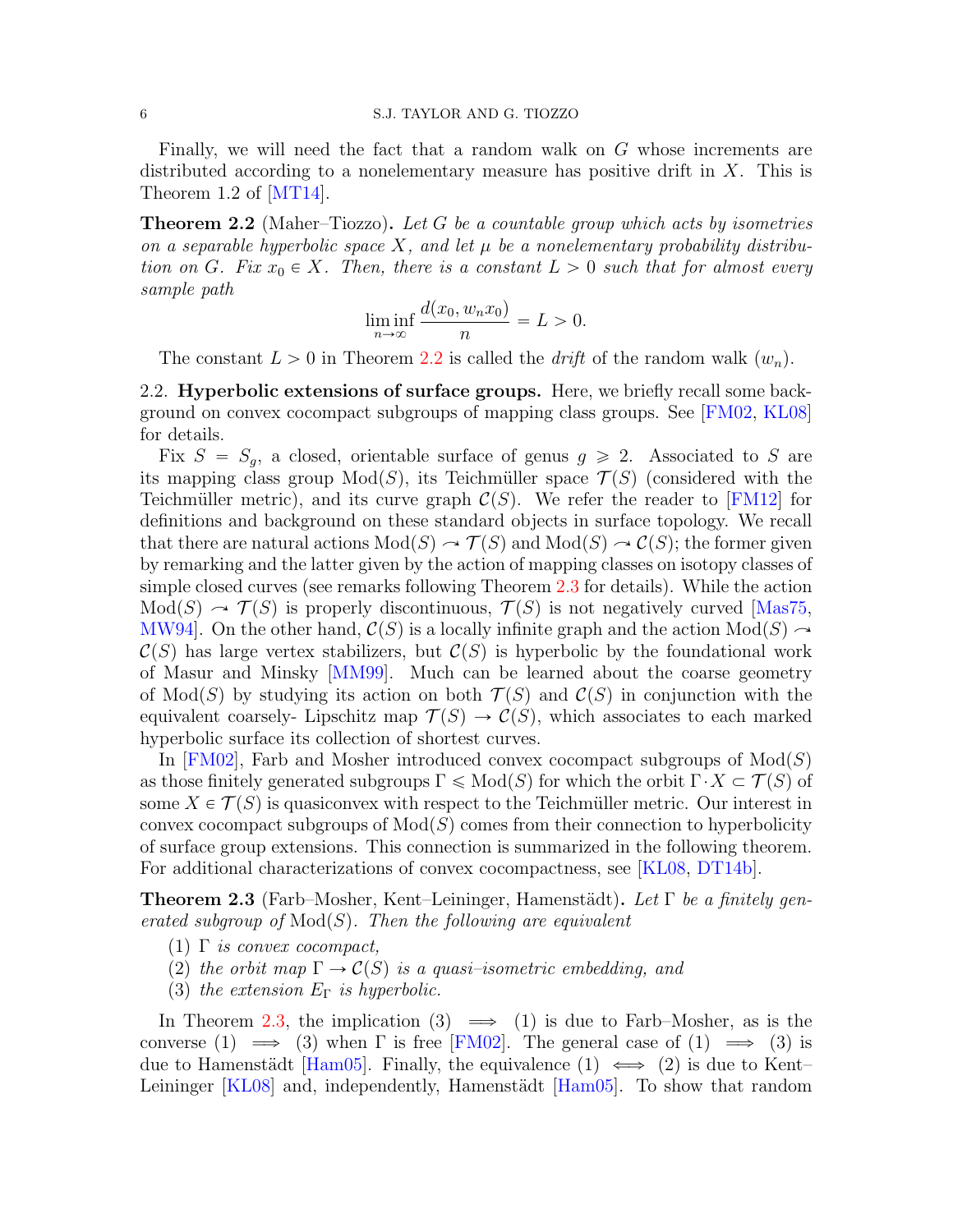subgroups of  $Mod(S)$  induce hyperbolic extensions of  $\pi_1(S)$  (Theorem [1.3\)](#page-1-2), we only need the implication (2)  $\implies$  (3) in Theorem [2.3.](#page-5-1) For this, it suffices to know a few details about the action  $Mod(S) \sim C(S)$ , which we summarize here.

The curve graph  $\mathcal{C}(S)$  is the graph whose vertices are isotopy classes of essential simple closed curve and whose edges join vertices that have disjoint representatives on S. As stated above, Masur–Minsky showed that  $\mathcal{C}(S)$  is hyperbolic and that the loxodromic elements of the action  $Mod(S) \rightarrow \mathcal{C}(S)$ , i.e. those elements with positive translation length, are precisely the pseudo-Anosov mapping classes [\[MM99\]](#page-11-16). From this, it easily follows that the action  $Mod(S) \rightarrow C(S)$  is nonelementary. In fact, it is known that the action satisfies the much stronger property of being acylindrical [\[Bow08\]](#page-11-18), however, we will not need this fact here.

<span id="page-6-0"></span>2.3. **Hyperbolic extensions of free groups.** Here, we recall some background on hyperbolic extensions of free groups. See [\[DT14a\]](#page-11-7) for additional detail.

Fix  $F = F_N$ , the free group of rank  $N \ge 3$ . In [\[DT14a\]](#page-11-7), Dowdall and the first author study conditions on  $\Gamma \leq \text{Out}(F)$  which imply that the extension  $E_{\Gamma}$  is hyperbolic. In this note, we require a (possibly weaker) version of their main theorem. We begin by describing the particular  $Out(F)$  analog of the curve graph that we will require. This is a version of the intersection graph  $\mathcal{I}$ ; an  $Out(F)$ –graph introduced by Kapovich and Lustig in [\[KL09\]](#page-11-19).

First, let  $\mathcal{I}'$  be the graph whose vertices are conjugacy classes of  $F$  and two vertices are joined by an edge if there is a very small simplicial tree  $F \sim T$  in which each conjugacy class fixes a point. (Recall that a simplicial tree is very small if edge stabilizers are maximal cyclic and tripod stabilizers are trivial.) Define  $\mathcal I$  to be the connected component of  $\mathcal{I}'$  that contains the primitive conjugacy classes, i.e. those conjugacy classes that belong to some basis for  $F$ . Note that we have a simplicial action  $\text{Out}(F) \sim \mathcal{I}$ . The following theorem appears in [\[DT14a\]](#page-11-7), where it is attributed to Brian Mann and Patrick Reynolds:

<span id="page-6-2"></span>**Theorem 2.4** (Mann–Reynolds [\[MR\]](#page-11-20)). The graph  $\mathcal I$  is hyperbolic and  $f \in Out(F)$ acts with positive translation length on  $\mathcal I$  if and only if f is atoroidal and fully irreducible.

Although we will only require the statement of Theorem [2.5,](#page-6-1) we recall that  $f \in$  $Out(F)$  is fully irreducible if no positive power of f fixes any conjugacy class of any free factor of F. Also,  $f \in Out(F)$  is atoroidal if no positive power fixes any conjugacy class of elements of F. If the extension  $E_{\Gamma}$  of  $\Gamma \leq \text{Out}(F)$  is hyperbolic then it is necessarily the case that each infinite order element of  $\Gamma$  is atoroidal. The following appears as Theorem 9.2 of [\[DT14a\]](#page-11-7).

<span id="page-6-1"></span>**Theorem 2.5** (Dowdall–Taylor). Let  $\Gamma$  be a finitely generated subgroup of  $Out(F)$ . Suppose that the orbit map  $\Gamma \to \mathcal{I}$  is a quasi-isometric embedding for some  $x_0 \in \mathcal{I}$ . Then the corresponding extension  $E_{\Gamma}$  is hyperbolic.

Just as in the situation of the mapping class group acting on the curve graph, it follows from Theorem [2.4](#page-6-2) that the action  $\mathrm{Out}(F)\sim \mathcal{I}$  is nonelementary, i.e. there exists a pair loxodromic elements with no common fixed points on  $\partial \mathcal{I}$ . In fact,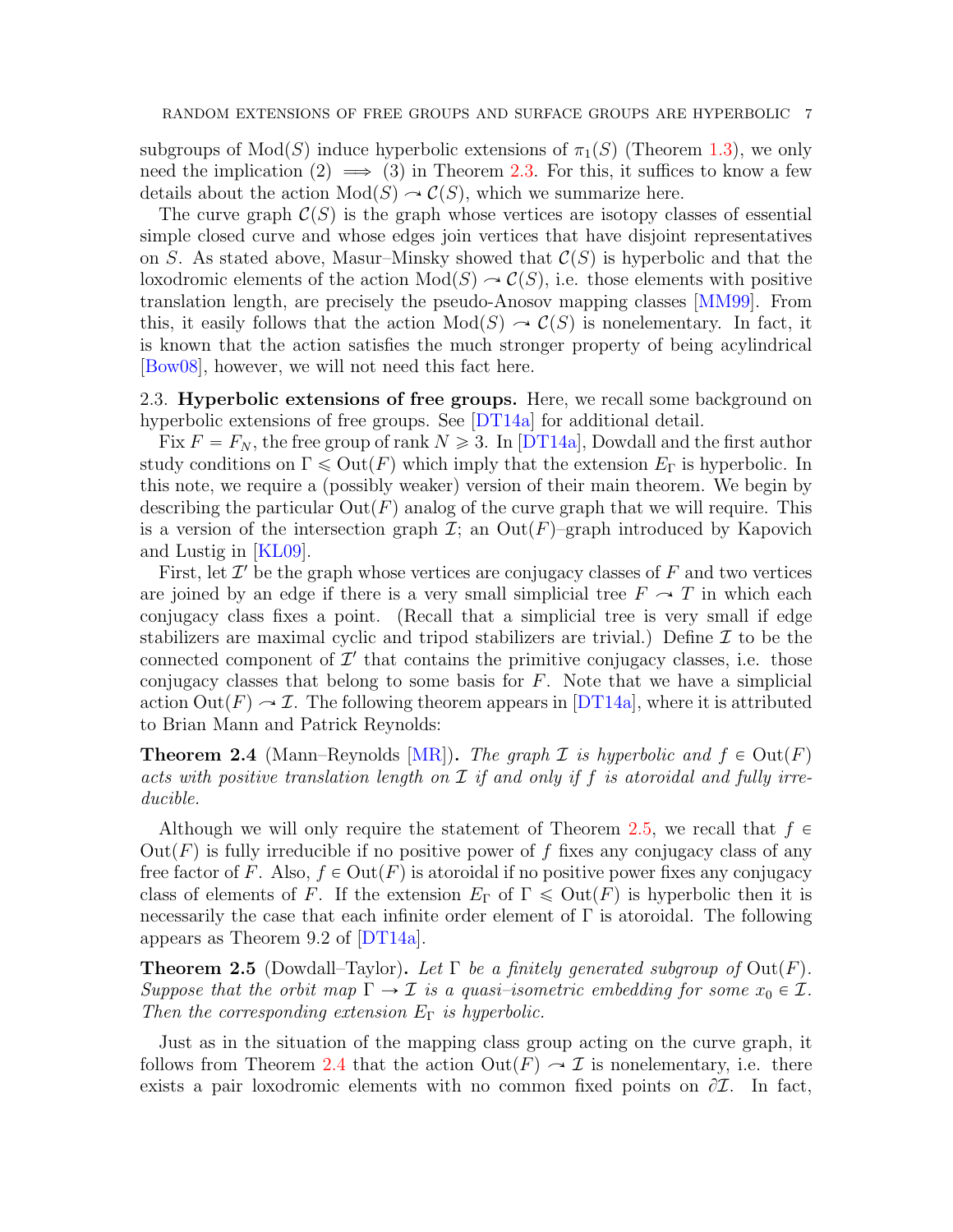## 8 S.J. TAYLOR AND G. TIOZZO

according to Mann–Reynolds [\[MR\]](#page-11-20), the action Out  $\sim \mathcal{I}$  satisfies the stronger property of being WPD.

## 3. Proof of Theorem [1.2](#page-1-1)

We begin by providing conditions for when the orbit map from a  $k$ -generator group into a hyperbolic space is a quasi–isometric embedding. We require the following well-known lemma; see, for example, [\[Gro87,](#page-11-21) [GdlH90,](#page-11-22) [GMO10\]](#page-11-9). First, recall that for  $x, y, z \in X$ , the Gromov product, denoted  $(y \cdot z)_x$ , is defined as

$$
(y \cdot z)_x = \frac{1}{2}(d(x,y) + d(x,z) - d(y,z)).
$$

When X is hyperbolic, the Gromov product  $(y \cdot z)_z$  coarsely agrees with the distance from x to any geodesic between y and x. See [\[BH09\]](#page-11-23) for details.

<span id="page-7-0"></span>**Lemma 3.1.** Let X be a  $\delta$ -hyperbolic metric space with points  $p_0, \ldots, p_n$  satisfying

<span id="page-7-1"></span>(2) 
$$
\min \{d(p_{i-1}, p_i), d(p_i, p_{i+1})\} \geq 2(p_{i-1} \cdot p_{i+1})_{p_i} + 18\delta + 1.
$$

Then,  $d(p_0, p_n) \geq n$ .

Lemma [3.1](#page-7-0) easily implies the following:

<span id="page-7-3"></span>**Lemma 3.2.** Let X be a  $\delta$ -hyperbolic space and, for  $1 \leq i \leq k$ , let  $g_i \in \text{Isom}(X)$  be isometries of X such that for some  $x_0 \in X$  we have

<span id="page-7-2"></span>(3) 
$$
d(x_0, g_i x_0) \geq 2(g_j^{\pm 1} x_0 \cdot g_l^{\pm 1} x_0)_{x_0} + 18\delta + 1
$$

for all  $1 \leq i, j, l \leq k$  except when  $j = l$  and the exponent on the  $g_j$  and  $g_l$  are the same. Then the orbit map  $\langle g_1, \ldots, g_k \rangle \to X$  given by  $g \mapsto gx_0$  is a quasi-isometric embedding.

*Proof.* Set  $\Gamma = \langle g_1, \ldots, g_k \rangle$ . As the orbit map  $\Gamma \to X$  is always coarsely Lipschitz, it suffices to prove that for any  $g \in \Gamma$ ,

$$
|g|_{\Gamma} \leq d(x_0, gx_0).
$$

To see this, write  $g = s_0 \dots s_n$  as a reduced word where  $s_i \in \{g_0^{\pm 1}, \dots, g_k^{\pm 1}\}\$  and  $n = |g|_{\Gamma}$ . Letting  $p_i = (s_0s_1 \ldots s_i)x_0$ , we note that by Lemma [3.1](#page-7-0) it suffices to show that Inequality [\(2\)](#page-7-1) holds for these points. Observe that since the action of  $\Gamma$  is by isometries on X,

$$
\min \{d(p_{i-1}, p_i), d(p_i, p_{i+1})\} = \min \{d(x_0, s_i x_0), d(x_0, s_{i+1} x_0)\}\
$$

$$
\geq 2(s_i^{-1} x_0 \cdot s_{i+1} x_0)_{x_0} + 18\delta + 1
$$

$$
= 2(p_{i-1} \cdot p_{i+1})_{p_i} + 18\delta + 1
$$

<span id="page-7-4"></span>where the first inequality holds by [\(3\)](#page-7-2) and the fact that  $s_i \neq s_{i+1}^{-1}$ . This completes the proof.  $\Box$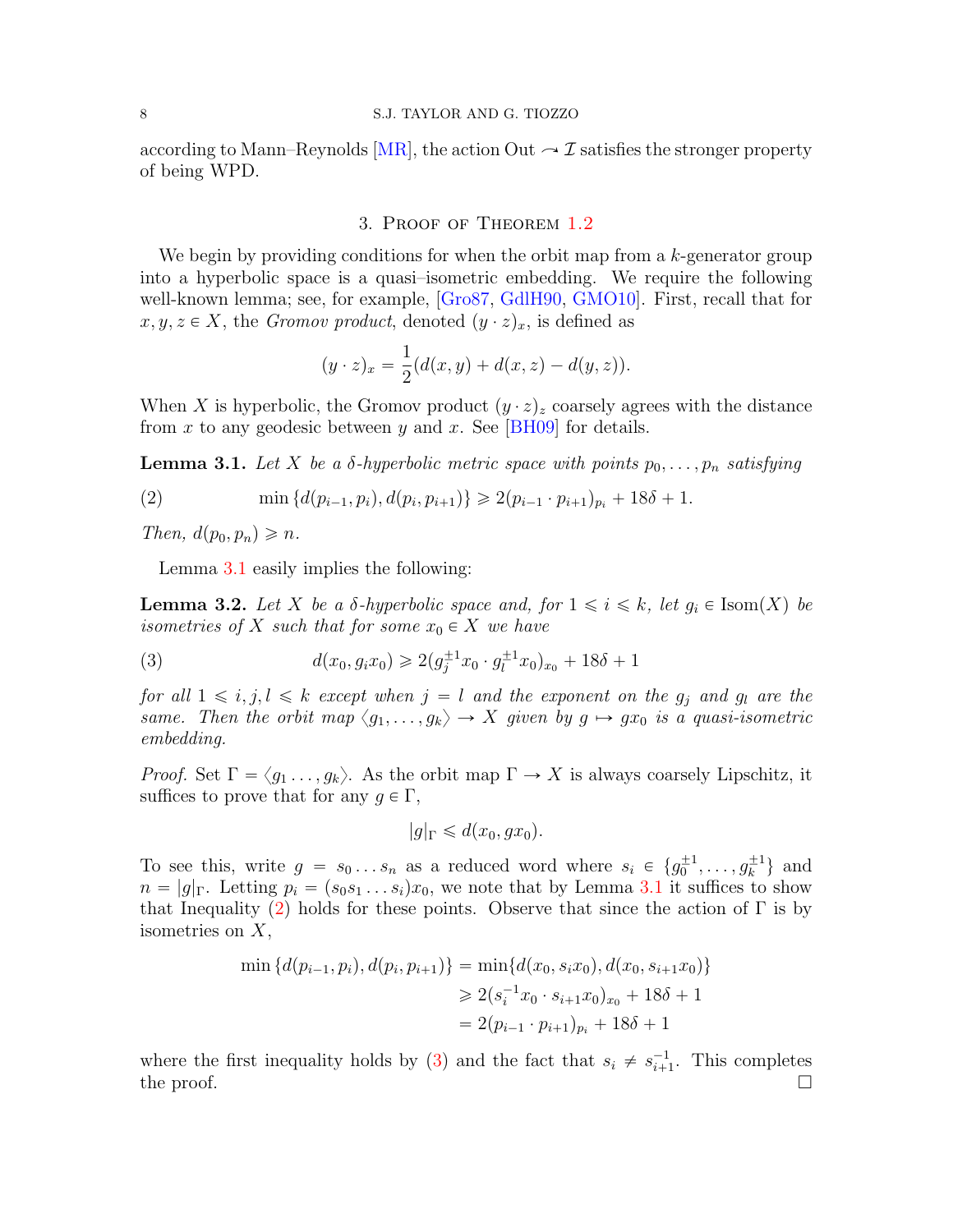**Lemma 3.3.** Let G be a countable group with a nonelementary action by isometries on a hyperbolic space X. Let  $\mu$  be a nonelementary probability measure on G and fix  $x_0 \in X$ . Suppose that  $(w_n)$  and  $(u_n)$  be independent random walks on G whose increments are distributed according to  $\mu$ . Then

<span id="page-8-0"></span>(4) 
$$
\mathbb{P}[(w_n^{\pm 1}x_0 \cdot u_n^{\pm 1}x_0)_{x_0} \leq l(n)] \to 1,
$$

as  $n \to \infty$ . Here,  $l : \mathbb{N} \to \mathbb{N}$  is any function with  $l(n) \to \infty$  as  $n \to \infty$ .

*Proof.* First note that since  $(w_n)$  and  $(u_n)$  are independent random walks with increments distributed according to  $\mu$ , both  $w_n$  and  $u_n$  have distribution  $\mu_n$ . Moreover,  $w_n^{-1}$  and  $u_n^{-1}$ , the inverses of the  $n^{th}$  steps, have distribution  $\mu_n$  as noted at the be-ginning of Section [2.1.](#page-3-0) Since the proofs of  $(4)$  in each of the 4 possible cases are identical, we show

$$
\mathbb{P}[(w_n x_0 \cdot u_n^{-1} x_0)_{x_0} \leqslant l(n)] \to 1,
$$

as  $n \to \infty$ .

By setting  $R_n = d(x_0, u_n x_0) - l(n)$ , we have

$$
\mathbb{P}[(w_nx_0 \cdot u_n^{-1}x_0)_{x_0} \le l(n)] = 1 - \mathbb{P}[w_nx_0 \in S_{x_0}(u_n^{-1}x_0, R_n)],
$$

where the shadow  $S_{x_0}(u_n x_0, R_n)$  has distance parameter  $l(n)$ . As  $w_n$  and  $u_n^{-1}$  are independent with distributions  $\mu_n$  and  $\mu_n$ , respectively, we have that

$$
\mathbb{P}[w_n x_0 \in S_{x_0}(u_n^{-1} x_0, R_n)] = \sum_{g \in G} \mathbb{P}[w_n x_0 \in S_{x_0}(u_n^{-1} x_0, R_n) | u_n^{-1} = g] \cdot \check{\mu}_n(g)
$$
  
= 
$$
\sum_{g \in G} \mu_n(S_{x_0}(gx_0, R_n))\check{\mu}_n(g)
$$
  
\$\leq f(l(n)),

where the last inequality uses the decay of shadows (Lemma [2.1\)](#page-4-0). Since  $f(l(n)) \to 0$ as  $n \to \infty$ , the lemma follows.

<span id="page-8-1"></span>**Lemma 3.4.** Let G be a countable group with a nonelementary action by isometries on a hyperbolic space X. Let  $\mu$  be a nonelementary probability measure on G and fix  $x_0 \in X$ . Suppose that  $(w_n)$  is a random walk on G whose increments are distributed  $according to  $\mu$ . Then$ 

$$
\mathbb{P}[(w_n x_0 \cdot w_n^{-1} x_0)_{x_0} \leq l(n)] \to 1,
$$

as  $n \to \infty$ . Here,  $l : \mathbb{N} \to \mathbb{N}$  is any function with  $l(n) \to \infty$  as  $n \to \infty$  and  $\limsup \frac{l(n)}{n} < \frac{L}{2}$  $\frac{L}{2}$ , where L is the drift of  $(w_n)$ .

*Proof.* We follow the argument in [\[MT14\]](#page-12-0). For each n, let  $m := \lfloor \frac{n}{2} \rfloor$  $\frac{n}{2}$ , and we can write  $w_n = w_m u_m$ , with  $u_m := w_m^{-1} w_n = g_{m+1} \dots g_n$ . Note that the random walks  $w_m$  and  $u_m$  are independent, and  $u_m$  has distribution  $\mu_{n-m}$ . We first claim that

$$
\mathbb{P}[(w_n x_0 \cdot w_m x_0)_{x_0} \ge l(n)] \to 1 \quad \text{as } n \to \infty.
$$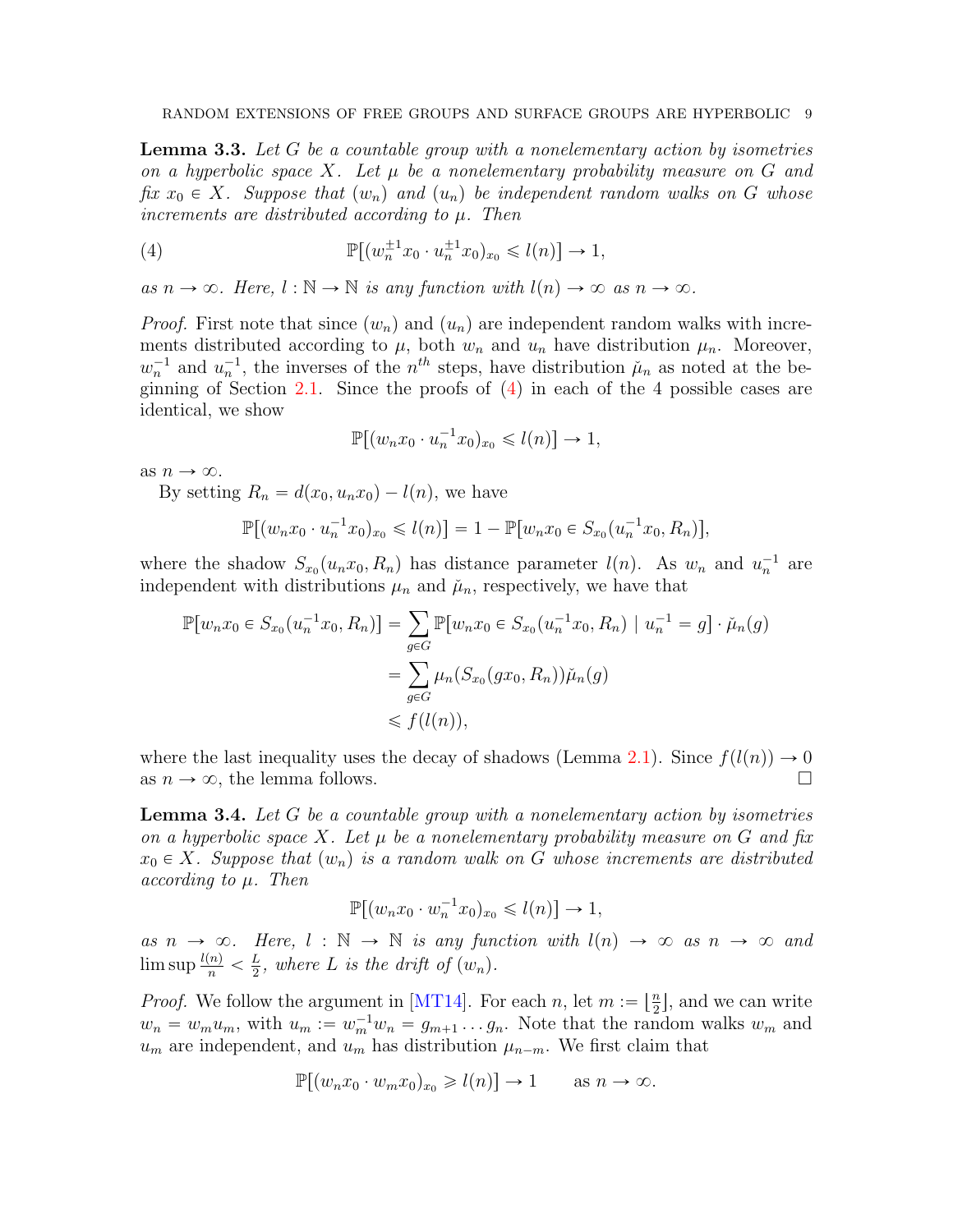Proof of claim. Indeed,

$$
\mathbb{P}[(w_n x_0 \cdot w_m x_0)_{x_0} \ge l(n)] = \mathbb{P}[(u_m x_0 \cdot x_0)_{w_m^{-1} x_0} \ge l(n)]
$$
  
=  $\mathbb{P}[u_m x_0 \in S_{w_m^{-1} x_0}(x_0, R)]$ 

where  $R := d(x_0, w_m^{-1}x_0) - l(n)$ . Using Observation [\(1\)](#page-4-1), we note that

$$
(X \backslash S_{w_m^{-1}x_0}(x_0, R)) \subset S_{x_0}(w_m^{-1}x_0, R_n),
$$

where  $R_n = l(n) + C$ , and C depends only on the hyperbolicity constant of X. This implies that

$$
\mathbb{P}[(w_n x_0 \cdot w_m x_0)_{x_0} \geq l(n)] \geq 1 - \mathbb{P}[u_m x_0 \in S_{x_0}(w_m^{-1} x_0, R_n)].
$$

Further, using independence of  $w_m$  and  $u_m$ , we see

<span id="page-9-0"></span>
$$
\mathbb{P}[u_m x_0 \in S_{x_0}(w_m^{-1} x_0, R_n)] = \sum_{g \in G} \mathbb{P}[u_m x_0 \in S_{x_0}(w_m^{-1} x_0, R_n) \mid w_m = g] \cdot \mu_m(g)
$$
\n
$$
= \sum_{g \in G} \mu_{n-m}(S_{x_0}(g^{-1} x_0, R_n)) \mu_m(g).
$$
\n(5)

Let us now pick  $\epsilon > 0$  such that  $\limsup \frac{l(n)+\epsilon n}{n} < \frac{L}{2}$  $\frac{L}{2}$ , where L is the drift of  $(w_n)$ ; then by considering in Equation [\(5\)](#page-9-0) only the g such that  $d(x_0, g^{-1}x_0) \geq l(n) + \epsilon n$ , and using the estimate for the distance parameter of  $S_{x_0}(g^{-1}x_0, R_n)$  we get

$$
\mathbb{P}[u_m x_0 \in S_{x_0}(w_m^{-1}x_0, R_n)] \leq f(\epsilon n - C) + \mathbb{P}[d(x_0, w_m x_0) \leq l(n) + \epsilon n].
$$

The first term tends to 0 by the decay of shadows (Lemma [2.1\)](#page-4-0) and the second because of linear progress (Theorem [2.2\)](#page-5-2). This proves the claim.  $\Box$ 

We return to the proof of Lemma [3.4.](#page-8-1) As in the proof of the claim, replacing  $w_n$ with  $w_n^{-1}$  and  $w_m$  with  $w_n^{-1}w_m = u_m^{-1}$  it follows that

$$
\mathbb{P}[(w_n^{-1}x_0 \cdot w_n^{-1}w_mx_0)_{x_0} \ge l(n)] \to 1 \quad \text{as } n \to \infty.
$$

Then, by Lemma [3.4](#page-8-1) (using that  $w_m$  and  $u_m$  are independent)

$$
\mathbb{P}[(w_m x_0 \cdot w_n^{-1} w_m x_0)_{x_0} \le l(n) - 3\delta] \to 1 \quad \text{as } n \to \infty.
$$

Finally, by  $\delta$ -hyperbolicity (Lemma [3.5](#page-9-1) below),

$$
\mathbb{P}[(w_n x_0 \cdot w_n^{-1} x_0)_{x_0} \le l(n) + 2\delta] \to 1 \quad \text{as } n \to \infty.
$$

This completes the proof.  $\Box$ 

The following lemma was used in the proof of Lemma [3.4.](#page-8-1) It appears as Lemma 5.9 in [\[MT14\]](#page-12-0), but is proven here for convenience to the reader.

<span id="page-9-1"></span>**Lemma 3.5** (Fellow traveling is contagious). Suppose that X is a  $\delta$ -hyperbolic space with basepoint  $x_0$  and suppose that  $A \geq 0$ . If  $a, b, c, d \in X$  are points of X with  $(a \cdot b)_{x_0} \geqslant A$ ,  $(c \cdot d)_{x_0} \geqslant A$ , and  $(a \cdot c)_{x_0} \leqslant A - 3\delta$ . Then  $(b \cdot d)_{x_0} - 2\delta \leqslant (a \cdot c)_{x_0} \leqslant$  $(b \cdot d)_{x_0} + 2\delta$ .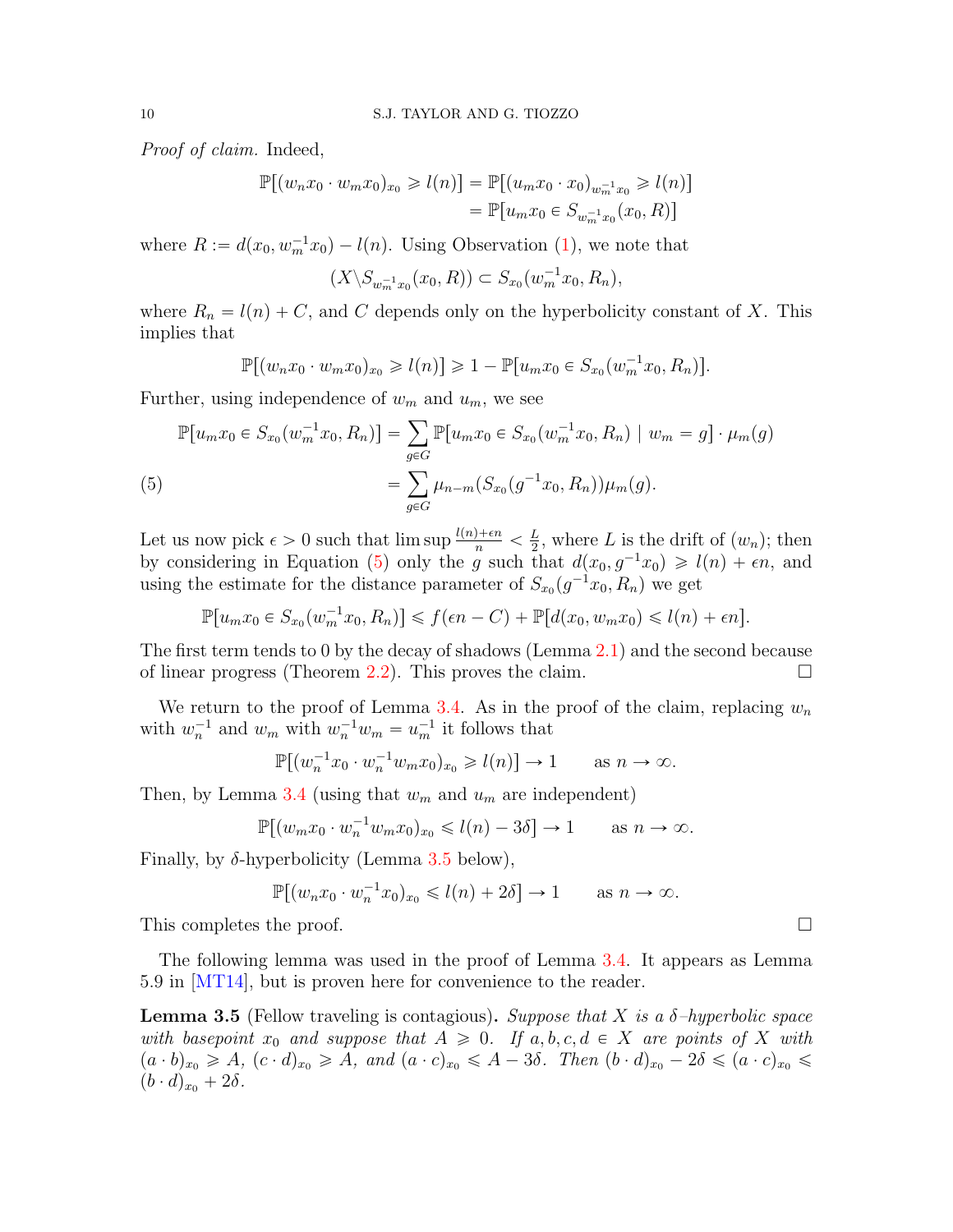*Proof.* By hyperbolicity,  $(a \cdot c)_{x_0} \geq \min\{(a \cdot b)_{x_0}, (b \cdot c)_{x_0}\} - \delta$ . Since  $(a \cdot c)_{x_0} \leq (a \cdot b)_{x_0} - 3\delta$ , it must be that  $(a \cdot c)_{x_0} \geqslant (b \cdot c)_{x_0} - \delta$ . Exactly the same reasoning using the inequality  $(a \cdot c)_{x_0} \geqslant \min\{(a \cdot d)_{x_0}, (d \cdot c)_{x_0}\} - \delta$  gives that  $(a \cdot c)_{x_0} \geqslant (a \cdot d)_{x_0} - \delta$ . Hence,  $(a \cdot d)_{x_0} \leqslant (a \cdot c)_{x_0} + \delta \leqslant (a \cdot b)_{x_0} - 2\delta.$ 

Another application of hyperbolicity yields  $(a \cdot d)_{x_0} \geq \min\{(a \cdot c)_{x_0}, (c \cdot d)_{x_0}\} - \delta =$  $(a \cdot c)_{x_0} - \delta$ . Combining these facts we have

$$
(b \cdot d)_{x_0} \ge \min\{(a \cdot b)_{x_0}, (a \cdot d)_{x_0}\} - \delta
$$

$$
= (a \cdot d)_{x_0} - \delta
$$

$$
\ge (a \cdot c)_{x_0} - 2\delta.
$$

To prove the reverse inequality, first note that the inequality  $(a \cdot d)_{x_0} \leqslant (a \cdot b)_{x_0} - 2\delta$ obtained above implies that  $(a \cdot d)_{x_0} \geq \min\{(a \cdot b)_{x_0}, (b \cdot d)_{x_0}\} - \delta = (b \cdot d)_{x_0} - \delta$ . Then

$$
(a \cdot c)_{x_0} \ge \min\{(a \cdot d)_{x_0}, (d \cdot c)_{x_0}\} - \delta
$$

$$
= (a \cdot d)_{x_0} - \delta
$$

$$
\ge (b \cdot d)_{x_0} - 2\delta,
$$

as required.

We can now complete the proof of Theorem [1.2.](#page-1-1)

*Proof of Theorem [1.2.](#page-1-1)* Fix  $x_0 \in X$  and set  $\Gamma(n) = \langle w_n^1, \ldots, w_n^k \rangle$ . By Lemma [3.2,](#page-7-3) the probability that  $\Gamma(n) \to X$  is a quasi-isometric embedding is bounded below by the probability that

<span id="page-10-0"></span>(6) 
$$
d(x_0, w_n^i x_0) \geq 2((w_n^j)^{\pm 1} x_0 \cdot (w_n^l)^{\pm 1} x_0)_{x_0} + 18\delta + 1
$$

for all choices of indices  $1 \leq i, j, l \leq k$ , excluding the cases that produce terms involving the Gromov product of a point with itself.

It is easily verified that the probability of [\(6\)](#page-10-0) goes to 1 as  $n \to \infty$ . Indeed, by Theorem [2.2,](#page-5-2)

$$
\mathbb{P}[d(x_0, w_n^i x_0) \geq Ln] \to 1
$$

as  $n \to \infty$ , for each  $1 \leq i \leq k$ , where L is the drift of the random walks. Moreover, combining Lemma [3.3](#page-7-4) and Lemma [3.4,](#page-8-1) we see that for  $j \neq l$ ,

$$
\mathbb{P}[(w_n^j)^{\pm 1}x_0 \cdot (w_n^l)^{\pm 1}x_0)_{x_0} \le l(n)] \to 1
$$

and for each  $1 \leq j \leq k$ ,

$$
\mathbb{P}[(w_n^j x_0\cdot (w_n^j)^{-1}x_0)_{x_0}\leqslant l(n)]\rightarrow 1,
$$

for any function  $l(n)$  with  $l(n) \to \infty$  as  $n \to \infty$  and lim sup  $\frac{l(n)}{n} \leq \frac{1}{2}$  $\frac{1}{2}L$ . Additionally choosing  $l(n)$  so that  $2l(n) + 18\delta + 1 \leq Ln$  completes the proof.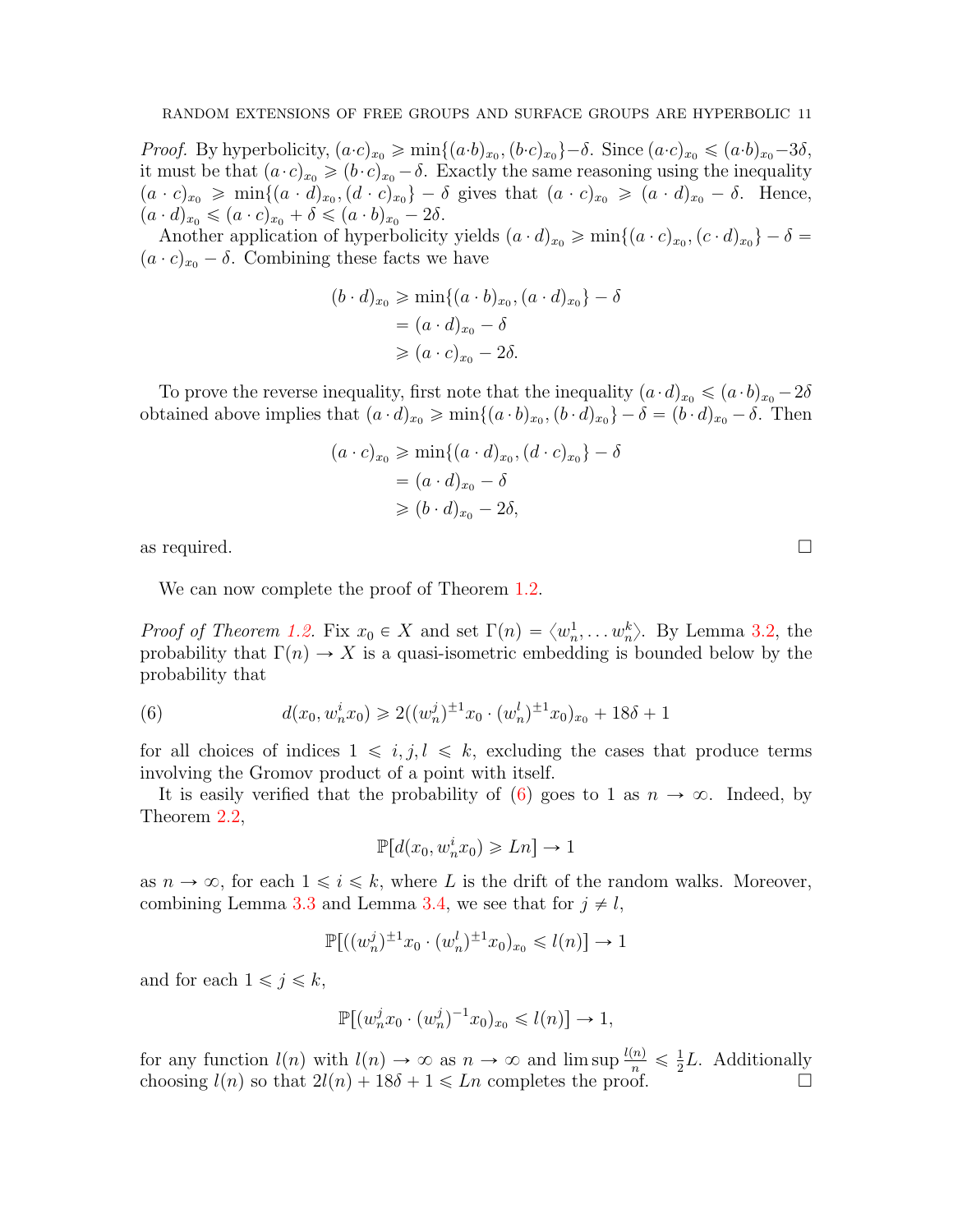### 12 S.J. TAYLOR AND G. TIOZZO

## **REFERENCES**

- <span id="page-11-11"></span>[Aou11] Richard Aoun, Random subgroups of linear groups are free, Duke Mathematical Journal 160 (2011), no. 1, 117–173.
- <span id="page-11-23"></span>[BH09] Martin R. Bridson and Andre Haefliger, Metric spaces of non-positive curvature, vol. 319, Springer, 2009.
- <span id="page-11-0"></span>[Bir69] Joan S. Birman, Mapping class groups and their relationship to braid groups, Communications on Pure and Applied Mathematics 22 (1969), no. 2, 213–238.
- <span id="page-11-18"></span>[Bow08] Brian H. Bowditch, *Tight geodesics in the curve complex*, Invent. Math. **171** (2008), no. 2, 281–300.
- <span id="page-11-5"></span>[DKL12] Spencer Dowdall, Richard P. Kent, IV, and Christopher J. Leininger, Pseudo-Anosov subgroups of fibered 3-manifold groups, arXiv preprint arXiv:1208.2495 (2012).
- <span id="page-11-7"></span>[DT14a] Spencer Dowdall and Samuel J. Taylor, Hyperbolic extensions of free groups, arXiv preprint arXiv:1406.2567 (2014).
- <span id="page-11-17"></span>[DT14b] Matthew Gentry Durham and Samuel J. Taylor, Convex cocompactness and stability in mapping class groups, preprint  $(2014)$ , arxiv:1404.4803.
- <span id="page-11-1"></span>[FM02] Benson Farb and Lee Mosher, Convex cocompact subgroups of mapping class groups, Geom. Topol. 6 (2002), 91–152 (electronic). MR 1914566 (2003i:20069)
- <span id="page-11-14"></span>[FM12] Benson Farb and Dan Margalit, A primer on mapping class groups, Princeton Mathematical Series, vol. 49, Princeton University Press, Princeton, NJ, 2012.
- <span id="page-11-22"></span>[GdlH90] Etienne Ghys and Pierre de la Harpe, Sur les groupes hyperboliques d'apres mikhael gomov, Birkhauser, 1990.
- <span id="page-11-9"></span>[GMO10] Robert Gilman, Alexei Miasnikov, and Denis Osin, Exponentially generic subsets of groups, Illinois Journal of Mathematics 54 (2010), no. 1, 371–388.
- <span id="page-11-21"></span>[Gro87] Mikhael Gromov, Hyperbolic groups, Springer, 1987.
- <span id="page-11-10"></span>[Gui90] Yves Guivarc'h, Produits de matrices aleatoires et applications aux proprietes geometriques des sous-groupes du groupe lineaire, Ergodic Theory Dynam. Sys. 10 (1990), no. 03, 483– 512.
- <span id="page-11-4"></span>[Ham05] Ursula Hamenstädt, Word hyperbolic extensions of surface groups, arxiv:0807.4891v2, 2005.
- <span id="page-11-12"></span>[KK13] Sang-hyun Kim and Thomas Koberda, Embedability between right-angled Artin groups, Geom. Topol. 17 (2013), no. 1, 493–530.
- <span id="page-11-3"></span>[KL07] Richard P. Kent, IV and Christopher J. Leininger, Subgroups of mapping class groups from the geometrical viewpoint, In the tradition of Ahlfors-Bers. IV, Contemp. Math., vol. 432, Amer. Math. Soc., Providence, RI, 2007, pp. 119–141.
- <span id="page-11-2"></span>[KL08] Richard P. Kent, IV and Christopher J. Leininger, Shadows of mapping class groups: capturing convex cocompactness, Geom. Funct. Anal. 18 (2008), no. 4, 1270–1325. MR 2465691 (2009j:20056)
- <span id="page-11-19"></span>[KL09] Ilya Kapovich and Martin Lustig, Geometric intersection number and analogues of the curve complex for free groups, Geom. Topol. 13 (2009), no. 3, 1805–1833.
- <span id="page-11-13"></span>[KMT14] Thomas Koberda, Johanna Mangahas, and Samuel J Taylor, The geometry of purely loxodromic subgroups of right-angled Artin groups, arXiv preprint arXiv:1412.3663 (2014).
- <span id="page-11-8"></span>[Mah11] Joseph Maher, Random walks on the mapping class group, Duke Math. J. 156 (2011), no. 3, 429–468.
- <span id="page-11-15"></span>[Mas75] Howard Masur, On a class of geodesics in Teichmuller space, Annals of Mathematics (1975), 205–221.
- <span id="page-11-16"></span>[MM99] Howard A. Masur and Yair N. Minsky, Geometry of the complex of curves. I. Hyperbolicity, Invent. Math. 138 (1999), no. 1, 103–149.
- <span id="page-11-20"></span>[MR] Brian Mann and Patrick Reynolds, In preparation.
- <span id="page-11-6"></span>[MT13] Johanna Mangahas and Samuel J. Taylor, *Convex cocompactness in mapping class groups* via quasiconvexity in right-angled Artin groups, arXiv preprint arXiv:1306.5278 (2013).